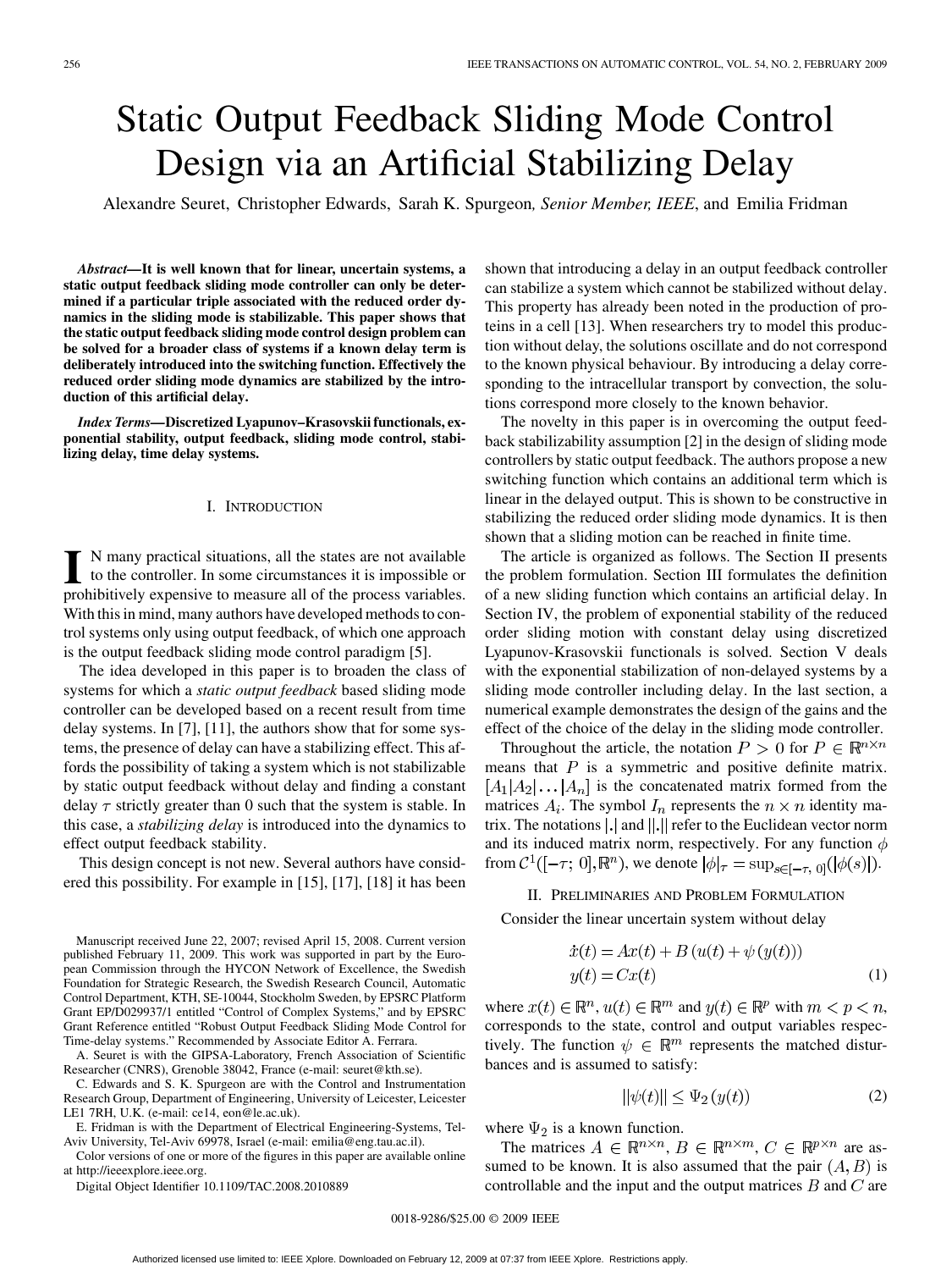full rank. In addition, it is assumed  $rank(CB) = m$ . Then from [2], [4], there exists a change of variables such that the system has the following representation:

$$
\dot{x}(t) = \begin{bmatrix} A_{11}A_{12} \\ A_{21}A_{22} \end{bmatrix} x(t) + \begin{bmatrix} 0 \\ B_2 \end{bmatrix} (u(t) + \psi (y(t)))
$$
  

$$
y(t) = \begin{bmatrix} 0 & T \end{bmatrix} x(t)
$$
 (3)

where  $A_{11} \in \mathbb{R}^{(n-m)\times(n-m)}$ ,  $B_2 \in \mathbb{R}^{m\times m}$  is nonsingular and  $T \in \mathbb{R}^{p \times p}$  is an orthogonal matrix. In [2] a sliding surface

$$
\mathbb{S} = \{x \in \mathbb{R}^n : FCx(t) = 0\}
$$
 (4)

is proposed, where  $F = F_2[K I_m]T^T$ ,  $K \in \mathbb{R}^{m \times (p-m)}$  and  $F_2 \in \mathbb{R}^{m \times m}$  is a nonsingular matrix. The sliding motion is governed by the choice of  $K$ . If a further coordinate change is introduced based on the nonsingular transformation  $z = \hat{T}x$ with  $\hat{T}$  defined by:

$$
\hat{T} = \begin{bmatrix} I_{n-m} & 0 \\ K C_1 & I_m \end{bmatrix}
$$
 (5)

where  $C_1 = [0_{(p-m)\times(n-p)} I_{(p-m)}]$ , then, as argued in [2], the dynamics of the reduced order sliding motion is governed by

$$
\dot{x}_1 = (A_{11} - A_{12}KC_1)x_1(t) \tag{6}
$$

The fictitious system  $(A_{11}, A_{12}, C_1)$  is assumed to be output stabilizable i.e., there exist a matrix  $K$  such that the matrix  $A_{11} - A_{12}KC_1$  is Hurwitz. It is shown in [2] that a necessary condition for  $(A_{11}, A_{12}, C_1)$  to be stabilizable is that the invariant zeros of  $(A, B, C)$  lie in the open left half-plane. However the design of an output feedback gain  $K$  such that the matrix  $A_{11} + A_{12} K C_1$  is Hurwitz is not always straightforward and may be impossible. Consider for instance the system (6) with

$$
A_{11} = \begin{bmatrix} 0 & -2 \\ 1 & 0.1 \end{bmatrix}, A_{12} = \begin{bmatrix} -1 \\ 0 \end{bmatrix}, C_1 = \begin{bmatrix} 0 & 1 \end{bmatrix}
$$

which is from [1], [2]. In this case, the output feedback stabilization problem becomes the problem of finding a scalar  $k$  such that the matrix  $\begin{bmatrix} 0 & -2-k \\ 1 & 0.1 \end{bmatrix}$  has strictly negative eigenvalues, which is clearly not possible. In this situation, some authors [1], [3], [5] have employed a compensator in order to stabilize the system. However, these methods increase the order of the controller and have an associated computational overhead both in terms of design and implementation. The proposed method seeks to introduce an artificial delay in the system such that the system can be stabilized by static output feedback without the need to introduce a compensator.

#### III. DESIGN OF A NEW SLIDING MODE SURFACE

In this section, the design of a new type of sliding surface will be discussed. The objective is to define a sliding surface of the form of (4) but which introduces a delay in the reduced order dynamics. Consider

> $\mathbb{S}' = \{x \in \mathbb{R}^n : FCx(t) + F_\tau Cx(t - \tau) = 0\}$ (7)

where as before the matrix  $F = F_2[K I_m]T^T$  and where  $F_\tau =$  $F_2[K_{\tau} \ 0_m]T^T$ ,  $K_{\tau} \in \mathbb{R}^{m \times (p-m)}$ . Here, without loss of generality, the matrices  $F_2$  and  $T$  are chosen as  $I_m$ . In (7),  $\tau$  is an artificial, *fixed and known delay* which has to be chosen to stabilize the reduced order dynamics in the sliding mode and represents a design parameter. The existence of such a delay and constructive methods to choose it will be discussed in a latter section. Instead of (5), consider the coordinate change  $x \mapsto T_\tau x$ :

$$
\tilde{x}_1(t) = x_1(t) \n\tilde{x}_2(t) = x_2(t) + KC_1 x_1(t) + K_\tau C_1 x_1(t - \tau)
$$

By construction the switching function associated with  $\mathcal{S}'$  is  $s(t) = \tilde{x}_2(t)$ . This leads to:

$$
\tilde{x}_1(t) = (A_{11} - A_{12}KC_1)\tilde{x}_1(t) \n- A_{12}K_{\tau}C_1\tilde{x}_1(t-\tau) + A_{12}\tilde{x}_2(t) \tag{8}
$$
\n
$$
\dot{\tilde{x}}_2(t) = (A_{21} + KC_1A_{11})\tilde{x}_1(t) \n+ K_{\tau}C_1A_{11}\tilde{x}_1(t-\tau) + (A_{22} + KC_1A_{12})\tilde{x}_2(t) \n+ K_{\tau}C_1A_{12}\tilde{x}_2(t-\tau) + B_2(u(t) + \psi(t)) \n- (A_{22} + KC_1A_{12})KC_1\tilde{x}_1(t) - (KC_1A_{12}K_{\tau} \n+ A_{22}K_{\tau} + K_{\tau}C_1A_{12}KC_1\tilde{x}_1(t-\tau) \n- K_{\tau}C_1A_{12}K_{\tau}C_1\tilde{x}_1(t-2\tau) \tag{9}
$$

*Remark 1:* It is important to note that the system (8) is a particular delay system. Since the delay is artificially introduced in the sliding manifold, the delay  $\tau$  is known and can be chosen to improve the stability of the closed-loop system.

*Remark 2:* The sliding mode dynamics are given by (8) with  $\tilde{x}_2(t) = 0$ . This is a retarded system, where the delay is known and can be selected to stabilise, or enhance the stability of, the reduced order sliding motion.

*Remark 3:* Note that the range space dynamics given in (9) contain several delayed terms and two different delays,  $\tau$  and  $2\tau$ . However  $\tau$  is a design parameter in the particular formulation presented here, and thus  $\tau$  is perfectly known to the controller.

The last two lines of (9) only depend on the known output information,  $\tilde{x}_2$  and  $C_1 \tilde{x}_1$ , where  $T^T y = [C_1 \tilde{x}_1, \tilde{x}_2]$ , and thus the following output feedback control law can be defined:

$$
u(t) = -(B_2)^{-1} \times \{(A_{22} + KC_1 A_{12})\tilde{x}_2(t) + K_7 C_1 A_{12} \tilde{x}_2(t-\tau) - (A_{22} + KC_1 A_{12})K (C_1 \tilde{x}_1(t)) - K_7 C_1 A_{12} K_7 (C_1 \tilde{x}_1(t-\tau)) - G_l \tilde{x}_2(t) + \nu(t) - (KC_1 A_{12} K_7 + A_{22} K_7 + K_7 C_1 A_{12} K) (C_1 \tilde{x}_1(t-\tau)) \}
$$
(10)

where  $\tilde{x}_i(t) = 0, t < 0, i = 1, 2$  and  $G_l$  is a Hurwitz matrix. The term  $\nu$  is the discontinuous injection defined by

$$
\nu(t) = \begin{cases} \rho(t,y) \frac{Q_2 \tilde{x}_2(t)}{\|Q_2 \tilde{x}_2(t)\|} & \text{if } \tilde{x}_2(t) \neq 0\\ 0 & \text{otherwise} \end{cases}
$$
(11)

where  $Q_2$  is a symmetric positive definite matrix in  $\mathbb{R}^{m \times m}$  and

$$
\rho = ||B_2|| \Psi_2(y(t)) + \delta \tag{12}
$$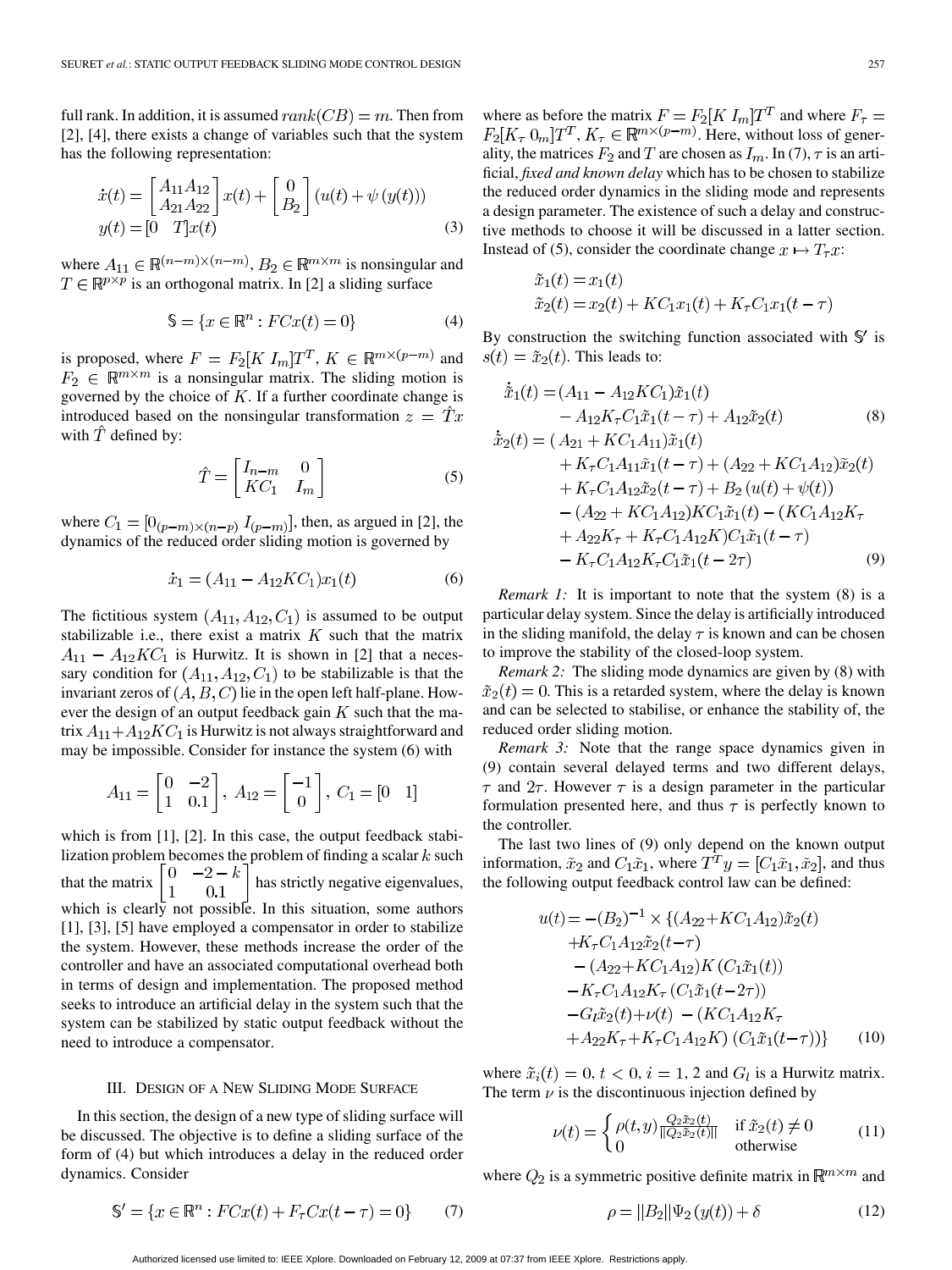where  $\delta$  is a positive scalar gain. The closed loop system satisfies the following equations

$$
\begin{aligned}\n\dot{\tilde{x}}_1(t) &= (A_{11} - A_{12}KC_1)\tilde{x}_1(t) \\
&- A_{12}K_\tau C_1\tilde{x}_1(t-\tau) + A_{12}\tilde{x}_2(t) \\
\dot{\tilde{x}}_2(t) &= (A_{21} + KC_1 A_{11})\tilde{x}_1(t) + G_l\tilde{x}_2(t) \\
&+ K_\tau C_1 A_{11}\tilde{x}_1(t-\tau) - \nu(t) + B_2\psi(y(t)).\n\end{aligned} \tag{13}
$$

*Remark 4:* Note that the control law (10) does not have a heavy computational overhead.

## IV. EXPONENTIAL STABILITY OF THE CLOSED LOOP SYSTEM

## *A. Exponential Stability of the Reduced Order System*

Consider the linear system with constant delay:

$$
\dot{\tilde{x}}_1(t) = A_0 \tilde{x}_1(t) + A_1 \tilde{x}_1(t - \tau) \tag{14}
$$

where  $\tilde{x}_1 \in \mathbb{R}^{(n-m)}$  is the state and where  $A_0 = A_{11}$  –  $A_{12}KC_1$  and  $A_1 = -A_{12}K_{\tau}C_1$  are constant matrices with appropriate dimensions. System (14) represents the dynamics of the reduced order system (8) when  $\tilde{x}_2(t) = 0$ . Therefore, the sliding surface (7) underpins the stabilization of the sliding mode dynamics by using the delayed term  $A_{12}K_{\tau}C_1x_1(t-\tau)$ .

System (14) is said to be exponentially stable [14], [16] with a decay rate  $\alpha > 0$  and an exponential gain  $\beta > 1$  if the following exponential bound holds:

$$
|\tilde{x}_1(t; t_0, \phi)| < \beta |\phi|_{\tau_2} e^{-\alpha(t - t_0)},\tag{15}
$$

where  $\tilde{x}_1(t; t_0, \phi)$  is the solution of (14), starting at time  $t_0$  from the initial function  $\phi \in C^1$ . Note that both  $\alpha$  and  $\beta$  must be independent of  $\phi$ .

Consider the change of variable  $x_{\alpha}(t) = e^{\alpha t} \tilde{x}_1(t)$  as in [19], [21]. Effectively, asymptotic convergence of the  $x_{\alpha}$  states implies exponential convergence of  $\tilde{x}_1$  at a prescribed rate. Then it is easy to see that in the case of constant delay, (14) becomes

$$
\dot{x}_{\alpha}(t) = (A_0 + \alpha I_n)x_{\alpha}(t) + e^{\alpha \tau} A_1 x_{\alpha}(t - \tau) \tag{16}
$$

Consider the following theorem based on the  $N$  discretized Lyapunov-Krasovskii functional proposed in [11].

*Theorem 1:* System (14) is exponentially stable with the decay rate  $\alpha$  if there exist  $(n-m) \times (n-m)$  matrices  $P_1 > 0$ , ,  $P_3, S_p = S_p^T, Q_p, R_{pq} = R_{qp}^T, p, q = 0, ..., N$ , which satisfy the LMI conditions  $(17)$  and  $(18)$  with

$$
\Pi_{\alpha} = \begin{bmatrix} \Xi_{\alpha} & D^{s} & D^{a} \\ * & -R_{d} - S_{d} & 0 \\ * & * & -3S_{d} \end{bmatrix} < 0 \quad (17)
$$

and

$$
\begin{bmatrix} P_1 & \tilde{Q} \\ * & \tilde{R} + \tilde{S} \end{bmatrix} > 0 \tag{18}
$$

where the matrix  $\Xi_{\alpha}$  is given by

$$
\begin{bmatrix}\n\Psi_{\alpha} & P^T \begin{bmatrix} 0_n \\ e^{\alpha \tau} A_1 \end{bmatrix} - \begin{bmatrix} Q_N \\ 0_n \end{bmatrix} \\
* & -S_N\n\end{bmatrix}
$$
\n(19)

and where  $\Psi_{\alpha}$  is given by

$$
P^{T}\left[\begin{array}{cc} 0_{n} & I_{n} \\ A_{0} + \alpha I_{n} & -I_{n} \end{array}\right] + \left[\begin{array}{cc} 0_{n} & I_{n} \\ A_{0} + \alpha I_{n} & -I_{n} \end{array}\right]^{T} P \\ + \left[\begin{array}{cc} Q_{0} + Q_{0}^{T} + S_{0} & 0_{n} \\ 0_{n} & 0_{n} \end{array}\right]
$$

where

$$
\tilde{Q} = [Q_0 \ Q_1 \ ... \ Q_N] \n\tilde{S} = diag\{1/hS_0, 1/hS_1, ..., 1/hS_N\} \n\tilde{R} = \begin{bmatrix}\nR_{00} & R_{01} & \dots & R_{0N} \\
R_{01} & R_{11} & \dots & R_{1N} \\
\vdots & \vdots & \ddots & \vdots \\
R_{N0} & R_{N1} & \dots & R_{NN}\n\end{bmatrix}.
$$
\n
$$
P = \begin{bmatrix}\nP_1 & 0_n \\
P_2 & P_3\n\end{bmatrix}
$$

and where for  $i, j = 1, \ldots, N$ 

$$
S_d = diag\{S_0 - S_1, S_1 - S_2, \dots, S_{N-1} - S_N\}
$$
  
\n
$$
R_{dij} = h\left(R_{(i-1)(j-1)} - R_{ij}\right)
$$
  
\n
$$
R_d = \begin{bmatrix} R_{d11} & R_{d12} & \dots & R_{d1N} \\ R_{d21} & R_{d22} & \dots & R_{d2N} \\ \vdots & \vdots & \ddots & \vdots \\ R_{dN1} & R_{dN2} & \dots & R_{dNN} \end{bmatrix}
$$
  
\n
$$
D^s = [D_1^s D_2^s \dots D_N^s]
$$
  
\n
$$
D_i^s = \begin{bmatrix} \left(R_{0(i-1)} + R_{0i}\right) - \left(Q_{i-1} - Q_i\right) \\ h/2\left(Q_{i-1} + Q_i\right) \\ -h/2\left(R_{N(i-1)} + R_{Ni}\right) \end{bmatrix}
$$
  
\n
$$
D^a = [D_1^a D_2^a \dots D_N^a]
$$
  
\n
$$
D_i^a = \begin{bmatrix} -h/2\left(R_{0(i-1)} - R_{0i}\right) \\ -h/2\left(Q_{i-1} - Q_i\right) \\ h/2\left(R_{N(i-1)} - R_{Ni}\right) \end{bmatrix},
$$

*Proof:* Consider the following Lyapunov-Krasovskii functional:

$$
V_{1\alpha}(t) = x_{\alpha}^{T}(t)P_{1}x_{\alpha}(t)
$$
  
+  $2x_{\alpha}^{T}(t)\int_{-\tau}^{0} Q(\xi)x_{\alpha}(t+\xi)d\xi$   
+  $\int_{-\tau}^{0} x_{\alpha}^{T}(t+\xi)S(\xi)x_{\alpha}(t+\xi)d\xi$   
+  $\int_{-\tau}^{0} \int_{-\tau}^{0} x_{\alpha}^{T}(t+s)R(s,\xi)dsx_{\alpha}(t+\xi)d\xi$  (20)

Authorized licensed use limited to: IEEE Xplore. Downloaded on February 12, 2009 at 07:37 from IEEE Xplore. Restrictions apply.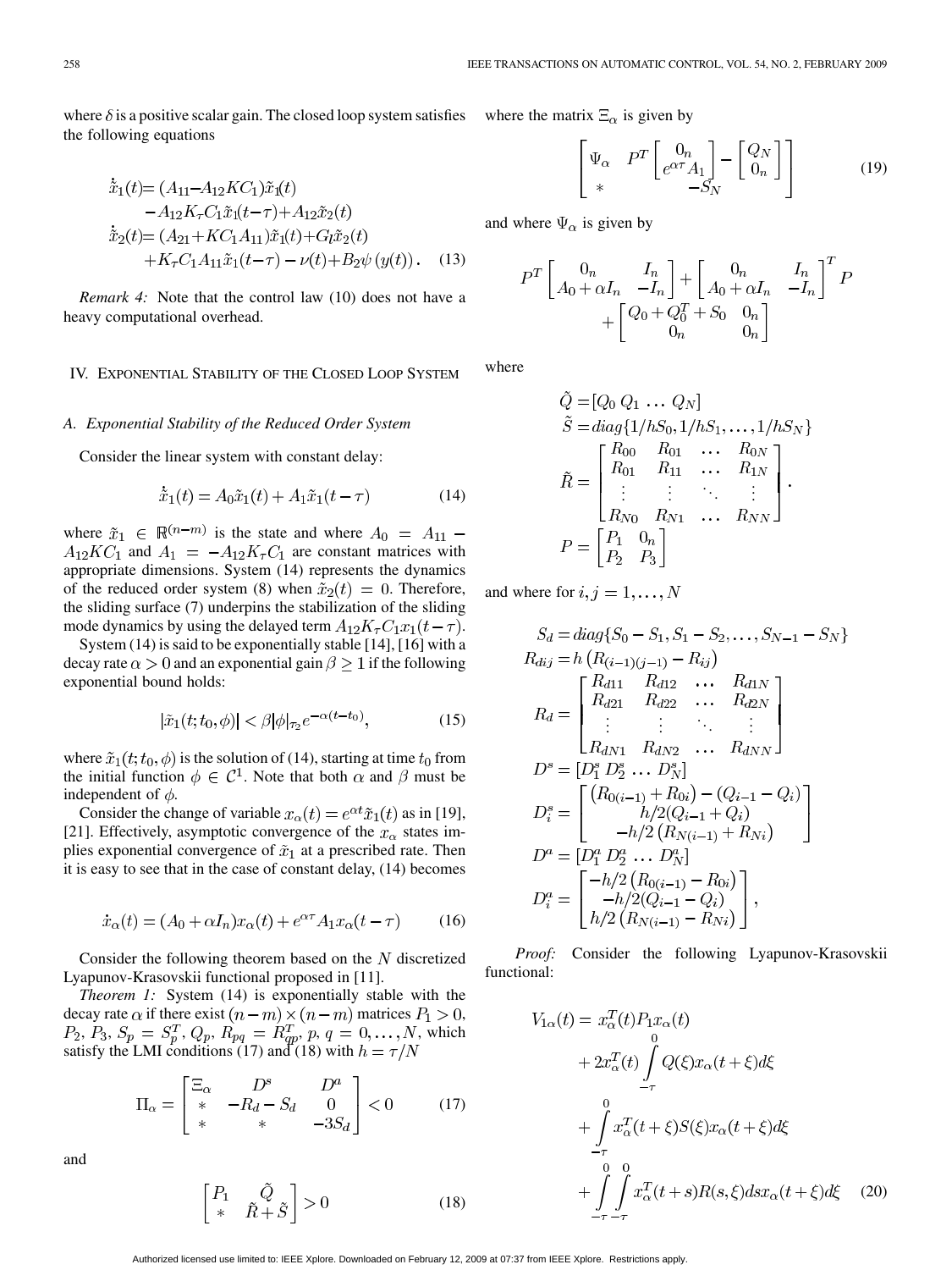where  $P_1 > 0, Q(\xi) \in \mathbb{R}^{(n-m)\times (n-m)},$ ,  $S(\xi) \in \mathbb{R}^{(n-m)\times (n-m)}$ , and  $Q, R, S$  are continuous matrix functions. From [12] (p. 185)  $V_{1\alpha}$  is positive definite if the LMI (18) holds. Then the proof follows along the lines of [7] using a descriptor representation [9] and Gu-discretization [11]. It follows that  $x_\alpha$  converges asymptotically to the solution  $x_{\alpha} = 0$  and consequently, the variable x converges exponentially to the solution  $x = 0$  with the decay rate  $\alpha$ . See the Appendix for more details.

*Remark 5:* Note that Theorem 1 is an extension of Theorem 2.1 from [7] to the exponential stability case. However the exponential stability considerations allow the performance and the convergence of the solutions to be characterized, which will be efficient for the design of the output feedback controller.

*Remark 6:* In the definition of the delayed sliding manifold (7), the delay is chosen to be constant. If for some reason the chosen delay needs to be time-varying, then a time-varying gain  $1 - \dot{\tau}(t)$  will appear in the control law and the change of variables ' $x \rightarrow x_{\alpha}$ ' will affect system (16) as the exponential gain will also be time-varying. However this situation can also be dealt with: see for example [19] or [20].

#### *B. Illustrative Example*

Consider system (14) [8], [10] with

$$
A_0 = \begin{bmatrix} 0 & 1 \\ -2 & 0.1 \end{bmatrix}, \quad A_1 = \begin{bmatrix} 0 & 0 \\ 1 & 0 \end{bmatrix}
$$

As in [8], Theorem 1 cannot guarantee that this system is asymptotically stable, i.e. for  $\alpha = 0$ , if the delay is less than  $\tau_{min}$  = 0.11 s. The relationship between the delay  $\tau$  and the maximum admissible decay rate  $\alpha$  is given in Fig. 1. The maximal decay rate  $\alpha$  results from the following optimization problem (see the Appendix, section B for more details):

$$
\alpha_{max} = \max_{\tau \in [0, 2]} \alpha
$$
  
such that (17) and (18) are satisfied

Fig. 1 shows that the conservatism of the condition from Theorem 1 reduces when the number of discretizations  $N$  is increased. This is due to the fact that when  $N$  increases, the degree of freedom to define the Lyapunov-Krasovskii functional also increases. Note that for all the discretizations, there exists a optimal delay which corresponds to the maximal decay rate. In a system where the delay can be chosen, as in system (13) presented in Section III, this form of graph can help to determine the optimal delay. Compared to the asymptotic result proposed in [8], Theorem 1 allows the existence of an optimal delay to be shown. This delay corresponds to the best performance in terms of stability.

*Remark 7:* Note that the 'optimal delay' is relative to the number  $N$  of discretizations used in Theorem 1. In Fig. 1 the optimal delay when  $N = 1$  is different from the one when  $N =$ . In the sequel the statement 'optimal delay' will be used to express the delay which corresponds to the fastest decay rate  $\alpha$ with respect to a certain level of discretization.



Fig. 1. Relation between  $\tau$  and  $\alpha$  with respect to N.

## *C. Stabilization of the Closed Loop System*

This section focusses on the stability of the whole system (13). In particular, it needs to be established that  $\tilde{x}_2 = 0$  in finite time, i.e. a sliding motion is achieved.

*Theorem 2:* System (13) is exponentially stable for given output feedback gains K and  $K_{\tau}$  with decay rate  $\alpha$  if there exist ,  $P_2, P_3, S_p = S_p^I$ ,  $Q_p, R_{pq} = R_{ap}^I, p, q = 0, \ldots, N$  in and  $Q_2 > 0 \in \mathbb{R}^{m \times m}$  which satisfy the LMI condition (21) and (18) with  $h = \tau/N$ 

$$
\begin{bmatrix}\n\Pi_{\alpha} & \begin{bmatrix}\n(A_{21} + KC_1 A_{11})^T Q_2 + P_1 A_{12} \\
0_{(n-m)\times m} \\
e^{\alpha \tau} (K_\tau C_1 A_{11})^T Q_2 \\
0_{N(n-m)\times m} \\
0_{N(n-m)\times m} \\
0_{N(n-m)\times m}\n\end{bmatrix} < 0 \quad (21)
$$

where the matrix  $\Pi_{\alpha}$  is given by (19) and where  $A_0 = A_{11}$  –  $A_{12}KC_1$  and  $A_1 = -A_{12}KC_1$ .

*Proof:* Consider new variables  $\tilde{x}_{1\alpha}(t) = \tilde{x}_1(t)e^{\alpha t}$  and  $\tilde{x}_{2\alpha}(t) = \tilde{x}_2(t)e^{\alpha t}$ . The new closed-loop system satisfies the following equations:

$$
\begin{aligned}\n\dot{\tilde{x}}_{1\alpha}(t) &= (A_{11} - A_{12}KC_1 + \alpha I_{n-m})\tilde{x}_{1\alpha}(t) \\
&\quad - e^{\alpha \tau} A_{12} K_{\tau} C_1 \tilde{x}_{1\alpha}(t-\tau) + A_{12} \tilde{x}_{2\alpha}(t) \\
\dot{\tilde{x}}_{2\alpha}(t) &= (A_{21} + KC_1 A_{11}) \tilde{x}_{1\alpha}(t) \\
&\quad + e^{\alpha \tau} K_{\tau} C_1 A_{11} \tilde{x}_{1\alpha}(t-\tau) \\
&\quad + (G_l + \alpha I_m) \tilde{x}_{2\alpha}(t) - e^{\alpha t} \left( \nu(t) - B_2 \psi \left( y(t) \right) \right). \n\end{aligned}
$$

Consider the Lyapunov-Krasovskii functional

$$
V_{\alpha}(t) = V_{1\alpha}(t) + V_{2\alpha}(t)
$$

where  $V_{1\alpha}$  is defined in (20) and where

$$
V_{2\alpha}(t) = x_{2\alpha}^T(t)Q_2x_{2\alpha}(t)
$$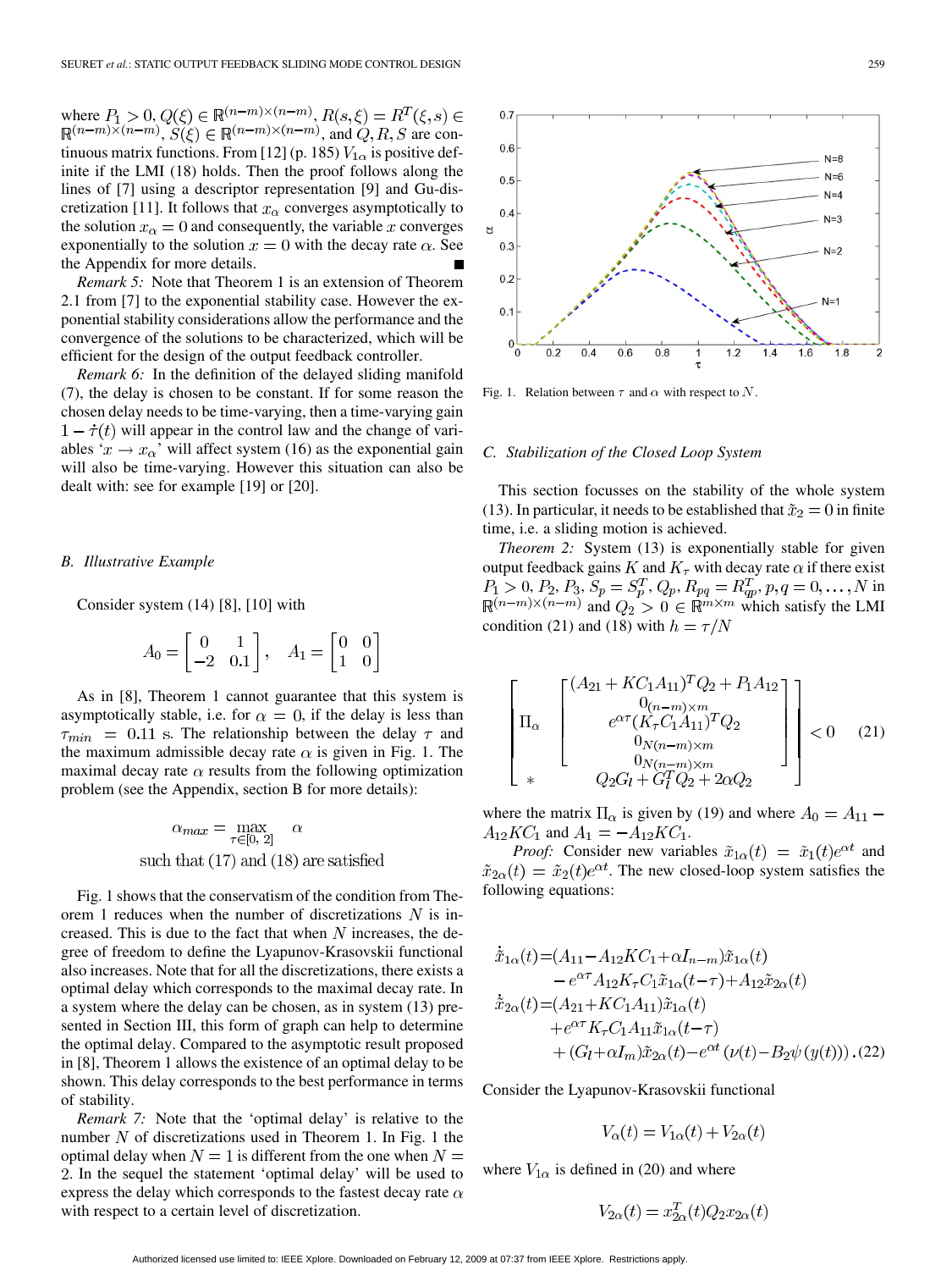From [7] and following the line of the proof proposed in the Appendix, differentiating  $V_{1\alpha}$  along the trajectory of (22a) leads to the following inequality:

$$
\dot{V}_{1\alpha} \leq \xi^{T}(t)\Xi_{\alpha}\xi(t) - \int_{0}^{1} \phi^{T}(\beta)S_{d}\phi(\beta)d\beta
$$
\n
$$
- \int_{0}^{1} \int_{0}^{1} \phi^{T}(\beta)R_{d}\phi(\gamma)d\beta d\gamma
$$
\n
$$
+ 2\xi^{T}(t)\int_{0}^{1} [D^{s} + (1 - 2\beta)D^{a}]\phi(\beta)d\beta
$$
\n
$$
+ \tilde{x}_{1\alpha}^{T}(t)P_{1}A_{12}\tilde{x}_{2\alpha}(t) \qquad (23)
$$

where  $\Xi_{\alpha}$  is defined in (19) and the functions  $\xi$  and  $\phi$  are defined in the Appendix.

Differentiating  $V_{2\alpha}$  along the trajectory of (22a) leads to:

$$
\dot{V}_{2\alpha} \leq \tilde{x}_{2\alpha}^{T}(t)(G_{l}^{T}Q_{2} + Q_{2}G_{l} + 2\alpha I_{m})\tilde{x}_{2\alpha}(t) \n+ x_{2\alpha}^{T}(t)Q_{2} \times [(A_{21} + KC_{1}A_{11})\tilde{x}_{1\alpha}(t) \n+ e^{\alpha \tau} K_{\tau} C_{1} A_{11}\tilde{x}_{1\alpha}(t-\tau) - e^{\alpha t}(\nu(t) \n+ B_{2}\psi(y(t)))].
$$
\n(24)

Then by combining (23) and (24) and by defining  $\xi'(t) = col\{\tilde{x}_{1\alpha}(t), \tilde{x}_{1\alpha}(t), \tilde{x}_{1\alpha}(t-\tau), \tilde{x}_{2\alpha}(t)\},$  the following inequality holds:

$$
\dot{V}_{\alpha} \leq \xi^{\prime T}(t)\Theta_{\alpha}\xi^{\prime}(t) - \int_{0}^{1} \phi^{T}(\beta)S_{d}\phi(\beta)d\beta
$$
\n
$$
-\int_{0}^{1} \int_{0}^{1} \phi^{T}(\beta)R_{d}\phi(\gamma)d\beta d\gamma
$$
\n
$$
+ 2\xi^{T}(t)\int_{0}^{1} [D^{s} + (1 - 2\beta)D^{a}]\phi(\beta)d\beta
$$
\n
$$
- x_{2\alpha}^{T}(t)Q_{2}e^{\alpha t}(\nu(t) - B_{2}\psi(y(t))) \qquad (25)
$$

where  $\Theta_{\alpha}$  is given by:

$$
\begin{bmatrix}\n\Xi_{\alpha} & \begin{bmatrix}\n(A_{21} + KC_1 A_{11})^T Q_2 + P_1 A_{12} \\
0_{(n-m)\times m} \\
e^{\alpha \tau} (K_\tau C_1 A_{11})^T Q_2\n\end{bmatrix} \\
* & G_l^T Q_2 + Q_2 G_l\n\end{bmatrix}
$$

From (12), note that  $-x_{2\alpha}^T(t)Q_2e^{\alpha t}(\nu(t)-B_2\psi(y(t))) \leq$  $-\delta e^{\alpha t} ||Q_2 y(t)||$ . The last term is thus negative. Applying Proposition 5.21 from [12] to (25) it can be concluded that  $V(t) < 0$  if LMI (21) holds.

## *D. Reachability of the Sliding Manifold in Finite Time*

*Corollary 1:* An ideal sliding motion takes place on the surface  $s(t) = 0$  in the domain  $\Omega = \{(\tilde{x}_1, \tilde{x}_2) \in [t - \tau, t] \mapsto$   $\mathbb{R}^{n-m} \times \mathbb{R}^m$ : (|| $(A_{21} + KC_1A_{11})$ || + || $K_{\tau}C_1A_{11}$ ||)| $\tilde{x}_1|_{\tau}$  <  $\{\delta - \eta\}$  where  $\eta$  is a small scalar satisfying  $0 < \eta < \delta$ .

*Proof:* Consider the following Lyapunov function  $V_s(t)$  =  $\tilde{x}_2^T(t)Q_2\tilde{x}_2(t)$ . By differentiating  $V_s$  along the trajectories of (13b), it follows that:

$$
\dot{V}_s(t) = \tilde{x}_2^T(t)(Q_2G_l + G_l^T Q_2)\tilde{x}_2(t) \n+ 2\tilde{x}_2^T(t)Q_2 \times [(A_{21} - KC_1 A_{11})\tilde{x}_1(t) \n- K_\tau C_1 A_{11}\tilde{x}_1(t-\tau) - \nu(t) + B_2\psi(y(t))]
$$

Since the matrix  $G_l$  is Hurwitz,  $Q_2$  can be chosen such that  $Q_2G_l + G_l^T Q_2 < 0$ . By taking an upper bound on the second and third term, the following inequality holds:

$$
\begin{aligned} \dot{V}_s(t) \!\leq\! 2||\tilde{x}_2|| ||Q_2|| [(||(A_{21}\!+\!KC_1A_{11})||\!+\!||K_\tau C_1A_{11}||)]\tilde{x}_1|_{\tau}\\ +&\!||B_2||\,|\psi\,(y(t))||\!-\!||\tilde{x}_2|| ||Q_2||\rho(t,y) \end{aligned}
$$

If the system satisfies the conditions from Theorem 2, the state  $\tilde{x}_1$  converges to the solution  $\tilde{x}_1 = 0$  with an exponential decay rate. It follows that the domain  $\Omega$  is reached in finite time. Since the gain  $\rho$  of the sliding function is defined as  $\rho(t, y) = \Psi_2(y(t)) + \delta$ , the following inequality holds:

$$
\dot{V}_s(t) \le -\eta \sqrt{V_s}(t)
$$

П

This concludes the proof.

#### *E. Comments on the Design of the Output Feedback Gain*

As usual, the problem of designing the output feedback gain is not straightforward. Moreover the LMI (21) is not in an appropriate form for synthesis purposes because the gains  $K$  and  $K_{\tau}$  appear in different ways in  $\Xi_{\alpha}$  than in  $(KC_1A_{11})^TQ_2$  and  $(K_{\tau}C_1A_{11})^TQ_2$ . Congruence and other 'classical' LMI transformations will probably not facilitate constructive conditions. A constructive method at this time is to test the stability of the closed-loop system for a given set of values of K and  $K_{\tau}$  is discussed in the Appendix.

#### V. EXTENSION TO UNCERTAIN SYSTEMS

Consider now the case when the system (3) is uncertain and time varying. Instead of the known matrices  $A_{kl}$  for  $k, l = 1, 2,$ the following representation is introduced:

$$
A_{kl}^{t} = A_{kl}^{0} + \sum_{i=1}^{M} \lambda_i(t) A_{kl}^{i}
$$

$$
B_2^{t} = B_{20} + \sum_{i=1}^{M} \lambda_i(t) B_2^{i}
$$
(26)

where  $A_{11}^0 \in \mathbb{R}^{(n-m)\times(n-m)}$  and  $B_{20} \in \mathbb{R}^{m\times m}$  is non singular. The other matrices in (26) are assumed to have appropriate dimensions. It is assumed that, for all  $i \in \{1, \ldots, M\}$ , the pair of matrices  $(A_{kl}^0 + A_{kl}^i, B_{20})$  is controllable. The scalar functions  $\lambda_i$  are such that:

$$
\forall i = 1, ..., M, \lambda_i(t) \in [0, 1], \sum_{i=1}^{M} \lambda_i(t) = 1.
$$
 (27)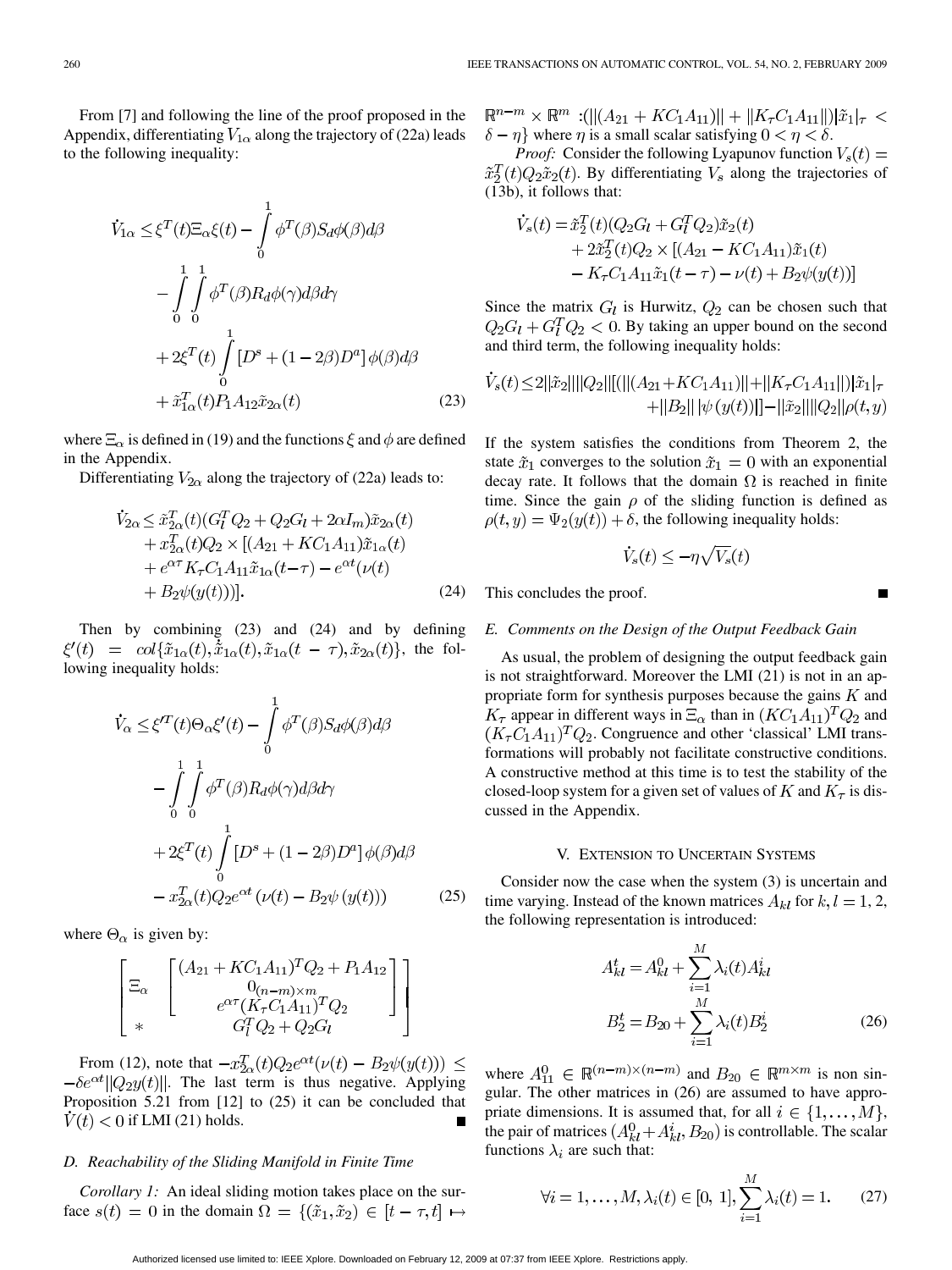As it is possible to remove some uncertainties, the system is rewritten as:

$$
\begin{aligned}\n\dot{x}(t) &= \begin{bmatrix} A_{11}^t & A_{12}^t \\ A_{21}^t & A_{22}^0 \end{bmatrix} x(t) \\
&+ \begin{bmatrix} 0 \\ B_{20} \end{bmatrix} (u(t) + \psi_0(t, y, u)) \\
y(t) &= [0 \quad T] x(t) \end{aligned}
$$
\n(28)

where the matched uncertainties are represented by:

$$
\psi_0(t, y, u) = B_{20}^{-1} \left( \sum_{i=1}^M \lambda_i(t) \left( A_{22}^i x_2(t) + B_2^i u(t) \right) \right) + \psi(t, y)
$$

This leads to

$$
\begin{split}\n\tilde{x}_1(t) &= (A_{11}^t - A_{12}^t K C_1) \tilde{x}_1(t) + A_{12}^t \tilde{x}_2 \\
&- A_{12}^t K_\tau C_1 \tilde{x}_1(t-\tau) \\
\dot{\tilde{x}}_2(t) &= (A_{21}^t + K C_1 A_{11}^t) \tilde{x}_1(t) \\
&+ K_\tau C_1 A_{11}^{t-\tau} \tilde{x}_1(t-\tau) \\
&+ (A_{22}^0 + K C_1 A_{12}^t) \tilde{x}_2(t) \\
&+ K_\tau C_1 A_{12}^{t-\tau} \tilde{x}_2(t-\tau) + B_{20}(u+\psi_0(t, y, u)) \\
&- (A_{22}^0 + K C_1 A_{12}^t) K C_1 \tilde{x}_1(t) \\
&- K_\tau C_1 A_{12}^{t-\tau} K_\tau C_1 \tilde{x}_1(t-2\tau) - (K C_1 A_{12}^t K_\tau + A_{22}^0 K_\tau + K_\tau C_1 A_{12}^{t-\tau} K) C_1 \tilde{x}_1(t-\tau).\n\end{split}
$$
\n(29)

Note that the last two lines of the previous equation only depend on the output information and thus the following output feedback control law can be defined:

$$
u(t) = -(B_{20})^{-1} \{ (A_{22}^{0} + KC_1 A_{12}^{0}) \tilde{x}_2(t) + K_{\tau} C_1 A_{12}^{0} \tilde{x}_2(t-\tau) + \nu - (A_{22}^{0} + KC_1 A_{12}^{0}) KC_1 \tilde{x}_1(t) - (KC_1 A_{12}^{0} K_{\tau} + A_{22}^{0} K_{\tau} + K_{\tau} C_1 A_{12}^{0} K) C_1 \tilde{x}_1(t-\tau) - K_{\tau} C_1 A_{12}^{0} K_{\tau} C_1 \tilde{x}_1(t-2\tau) - G_l \tilde{x}_2(t) \}
$$
(30)

where  $G_l$  is a Hurwitz matrix. The closed loop system satisfies the following equations:

$$
\begin{aligned}\n\dot{\tilde{x}}_1(t) &= (A_{11}^t - A_{12}^t K C_1) \tilde{x}_1(t) \\
&- A_{12}^t K_\tau C_1 \tilde{x}_1(t-\tau) + A_{12}^t \tilde{x}_2(t) \\
\dot{\tilde{x}}_2(t) &= G_l \tilde{x}_2(t) + (A_{21}^t + K C_1 A_{11}^t) \tilde{x}_1(t) \\
&+ K_\tau C_1 A_{11}^t \tilde{x}_1(t-\tau) - \nu + \psi_1(t, y, u)\n\end{aligned} \tag{31}
$$

where

$$
\psi_1(t, y, u) = \sum_{i=1}^{M} \lambda_i(t) [KC_1 A_{12}^i \tilde{x}_2(t) \n+ KC_1 A_{12}^i KC_1 \tilde{x}_1(t) \n- KC_1 A_{12}^i K_{\tau} C_1 \tilde{x}(t-\tau)] \n+ \sum_{i=1}^{M} \lambda_i(t-\tau) [K_{\tau} C_1 A_{12}^i \tilde{x}_2(t-\tau) \n+ K_{\tau} C_1 A_{12}^i KC_1 \tilde{x}_1(t-\tau) \n- KC_1 A_{12}^i K_{\tau} C_1 \tilde{x}(t-2\tau)] \n+ B_{20} \psi_0(t, y, u)
$$

Since  $\psi_1$  depends on t, y and u only, there exist positive functions  $\Psi_2$  and  $\Psi_{21}$  such that:

$$
||\psi_1(t, y, u)|| \le ||B_{20}|| \Psi_2(t, y, u) + \Psi_{21}(t, y, u)
$$

The discontinuous control component  $\nu$  is still defined by (11) but the gain is now defined by:

$$
\rho(t, y, u) = ||B_{20}|| \Psi_2(t, y, u) + \Psi_{21}(t, y, u) + \delta \qquad (32)
$$

where  $\delta$  is a positive scalar gain.

Noting that (31) is polytopic and of the same form as (31), and that Theorem 2 is linear with respect to the matrix definition, the following result holds:

*Theorem 3:* System (31) is exponentially stable for given output feedback gains K and  $K_{\tau}$  with decay rate  $\alpha$  if there exist ,  $P_2, P_3, S_p = S_p^I, Q_p, R_{pq} = R_{ap}^I,$ in  $\mathbb{R}^{(n-m)\times(n-m)}$  and  $Q_2 > 0 \in \mathbb{R}^{m\times m}$  which satisfy the LMI condition (21) and (18) for all vertices  $i = 1, \ldots, M$  with  $h = \tau/N$ .

Then the following corollary holds:

*Corollary 2:* An ideal sliding motion takes place in the domain  $\Omega$  given by

$$
\left\{ (\tilde{x}_1, \tilde{x}_2) \in [t - \tau, t] \mapsto R^{n-m} \times R^m : \atop {\max_{i,j=1,\ldots,N}} \left( \left\| \left( \Lambda_{21}^i + KC_1 \Lambda_{11}^i \right) \right\| + \left\| K_\tau C_1 \Lambda_{11}^j \right\| \right) |\tilde{x}_1|_\tau < \delta - \eta \right\}
$$

where  $\eta$  is a small scalar satisfying  $0 < \eta < \delta$ .

*Proof:* The proof is similar to the previous one.

#### VI. EXAMPLE

Consider the non-delayed system (3) with the definitions:

$$
A_{11} = \begin{bmatrix} 0 & -2 \\ 1 & 0.1 \end{bmatrix}, \quad A_{12} = \begin{bmatrix} -1 \\ 0 \end{bmatrix}
$$
  
\n
$$
A_{21} = [-0.1 \quad -1], \quad A_{22} = [1]
$$
  
\n
$$
C = \begin{bmatrix} 0 & 0 \\ 1 & 0 \\ 0 & 1 \end{bmatrix}^T, \quad B = \begin{bmatrix} 0 \\ 0 \\ 1 \end{bmatrix}.
$$

As in [2], this system is not output stabilizable using traditional static (ie. non delayed output feedback). The objective remains here to design the controller  $(10)$  with appropriate gains  $K$ ,  $K_{\tau} \in \mathbb{R}$  and an artificial delay  $\tau$  such that the closed-loop system is exponentially stable with decay rate  $\alpha$ .

#### *A. Design of the Output Feedback*

This section proposes a method to obtain the optimal controller  $(K, K_\tau, \tau)$ . The idea is to test if, for a set of values of K and  $K_{\tau}$ , the LMIs from Theorem 2 have a solution and if it is possible to find the delay which ensures the greatest exponential decay rate.

After checking the resolution of the LMIs from Theorem 2, a solution can only be found when K lies in the interval  $[-6;$ 2] and  $K_{\tau}$  in [0; 8]. For each value of the gains K and  $K_{\tau}$ , and optimization process, detailed in Appendix B, is used to obtain the best value of  $\alpha$  by tuning  $\tau$  upwards from zero until the LMIs are not satisfied. The optimal delay will be the one which delivers the largest  $\alpha$ , using the same method as in Example 1.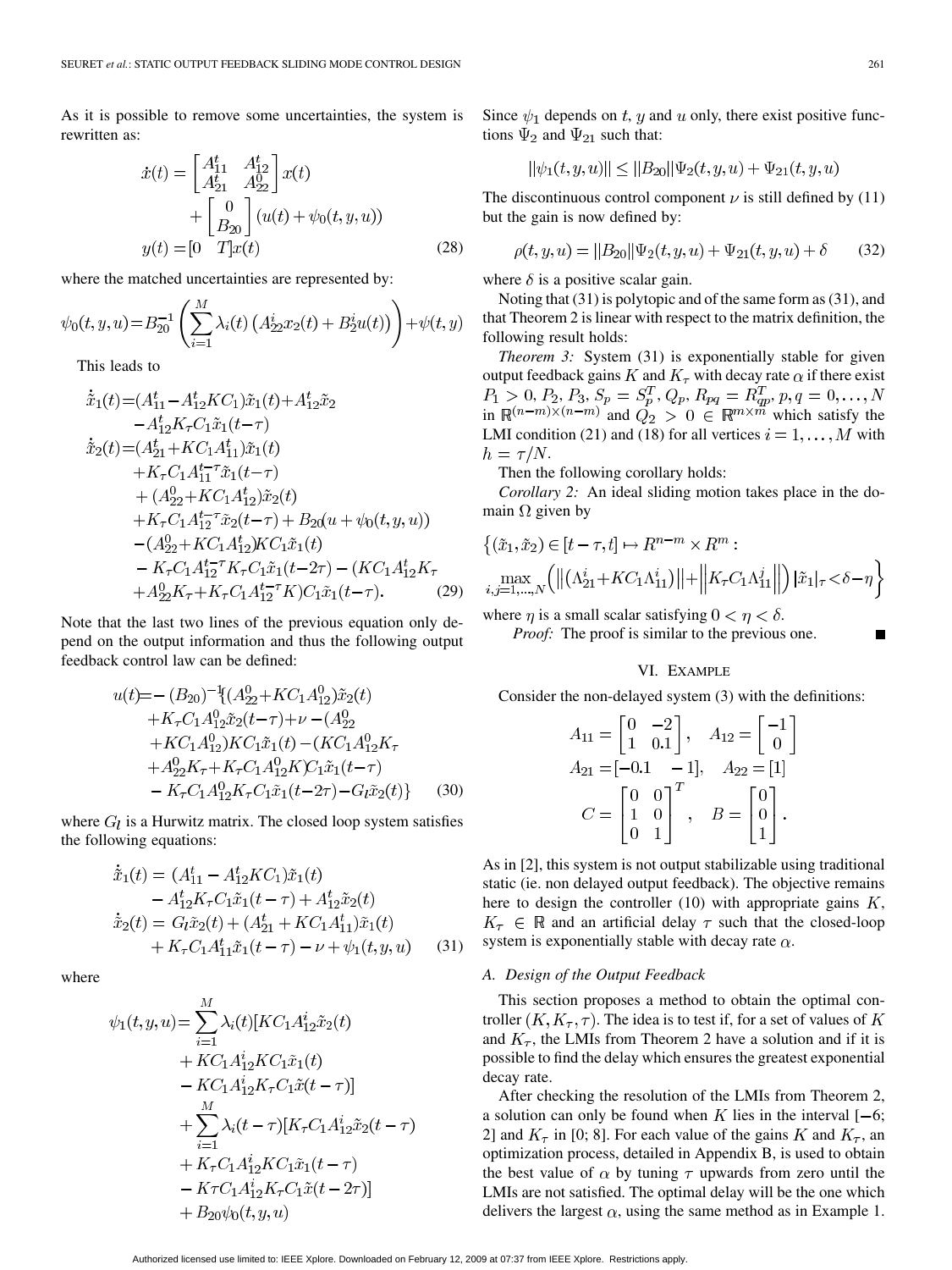

Fig. 2. Maximum decay rate  $\alpha$  with respect to  $K$  and  $K_{\tau}$  for  $N = 1$ .

For this particular example the optimization problem is reduced to the following one:



Fig. 2 shows the relation between the output feedback gains and the decay rate  $\alpha$  using Theorem 2 with  $N = 1$ . The size of the set increases when the discretization number  $N$  increases. Fig. 2 also shows that the graph has a maximum at  $K = -1.625$ and  $K_{\tau} = 2.625$ . This selection of gains K and  $K_{\tau}$  ensures the system is exponentially stable with a decay rate  $\alpha = 0.3$ . The corresponding optimal delay is  $\tau = 0.3$ .

For  $N = 3$  the optimized gains are  $K = -2.23$  and  $K<sub>\tau</sub> =$ 3.06. The corresponding optimal delay is  $\tau = 0.43$ . For these parameters the decay rate is  $\alpha = 0.612$ . Theorem 2 also ensures for  $N = 6$  that the same gains  $K = -2.23$  and  $K<sub>\tau</sub> = 3.06$ exponentially stabilize the system (3) with a decay rate  $\alpha =$ 0.826 with the optimal delay  $\tau = 0.45$ .

*Remark 8:* For  $N = 3$ , the computation of the conditions from Theorem 2 become very heavy. The optimization problem has not been tested for  $N \geq 3$ .

## *B. Simulation Results*

In the results which follow system  $(3)$  is controlled using  $(10)$ with  $K = -2.23$ ,  $K_{\tau} = 3.06$  and  $\tau = 0.45$ .

Fig. 3 shows the state, the input and the sliding function. The state converges exponentially to  $x(t) = 0$  with an exponential decay rate  $\alpha = 0.826$ . The sliding function converges to  $\tilde{x}_2 = 0$ in finite time. The evolution of the control signal is shown in Fig. 3.

In Fig. 4, different delays are used to show robustness to changes in the delay. For too small values, e.g.  $\tau = 0.01$ , or too large a delay e.g.  $\tau = 0.9$ , the system is unstable. However when  $\tau = 0.3$  or 0.6, which are sufficiently close to the optimal





Fig. 4. Simulation results for different values of the delay  $\tau$ .

delay  $\tau = 0.45$ , the system is still stable. {This behavior is consistent with the results of Example 1 (see Fig. 1). For given  $K$ and  $K_{\tau}$ , exponential stability is ensured for delays sufficiently close to the optimal value of the delay, but the exponential decay rate is lower.

#### VII. CONCLUSION

A new sliding mode controller has been suggested for systems for which finding a traditional static output feedback sliding mode controller is not possible. The controller introduces a *stabilizing delay* in the closed loop system. The controller is simple and does not require heavy real-time computation. An example is used to demonstrate a method to design the gains and the delay of the controller. The robustness with respect to the delay has been shown in the example. A straightforward extension ensures robust stabilization with respect to disturbances and to parameter uncertainties.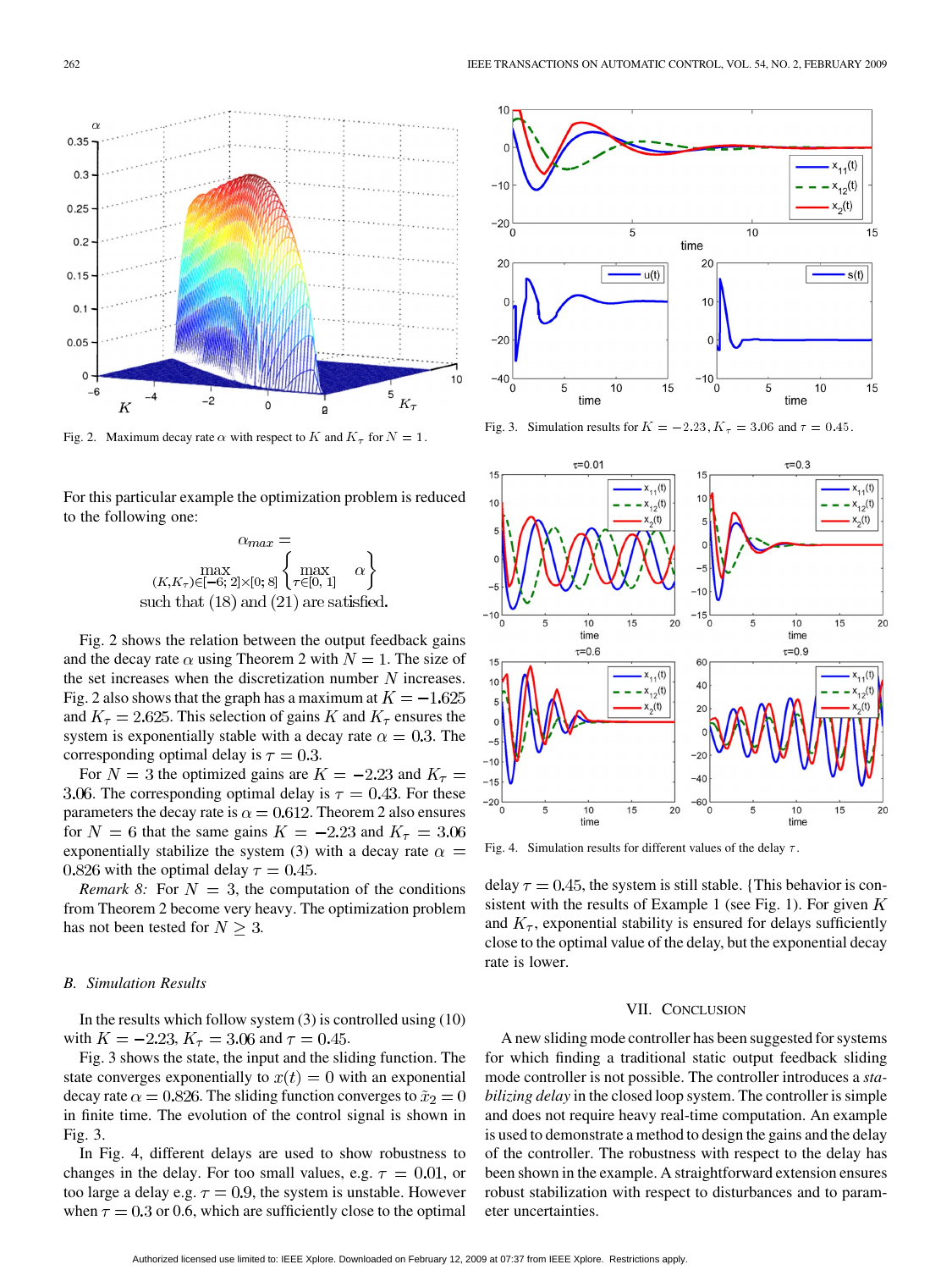## **APPENDIX**

#### *A. Proof of Theorem 1*

The following is not a new result, but the inclusion of a sketch of the proof of the discretization theorem is included to improve readability. Based on the results of [8], the first part of the proof of exponential stability consists of expressing the derivative of the Lyapunov Krasovskii functional appropriately. The next step of the proof focusses on the application of the discretization process of Gu [10].

Consider system (16) in a descriptor representation with the extended state vector  $\bar{x}_{\alpha}(t) = col\{x_{\alpha}(t), \dot{x}_{\alpha}(t)\}\.$  This can be written as:

$$
\begin{bmatrix} I_n & 0_n \ 0_n & 0_n \end{bmatrix} \dot{x}_{\alpha}(t) = \begin{bmatrix} 0_n & I_n \ A_0 + \alpha I_n & -I_n \end{bmatrix} \bar{x}_{\alpha}(t) + \begin{bmatrix} 0_n \ e^{\alpha \tau} A_1 \end{bmatrix} x_{\alpha}(t - \tau)
$$

The first term of the Lyapunov Krasovskii functional  $V_{1\alpha}$  can be rewritten in the form:

$$
x_{\alpha}^{T}(t)P_{1}x_{\alpha}(t) = \bar{x}_{\alpha}(t) \begin{bmatrix} I_{n} & 0_{n} \\ 0_{n} & 0_{n} \end{bmatrix} P\bar{x}_{\alpha}(t)
$$

where  $P = \begin{bmatrix} 1 & 1 & 0 \\ 0 & 0 & P \end{bmatrix}$ .

Differentiating the Lyapunov functional  $V_{1\alpha}$  along the trajectories of (16) leads to:

$$
\dot{V}_{1\alpha}(t) = 2\dot{x}_{\alpha}^{T}(t) \left[ P_{1}x_{\alpha}(t) + \int_{-\tau}^{0} Q(\zeta)x_{\alpha}(t+\zeta)d\zeta \right] \n+ 2x_{\alpha}^{T}(t) \int_{-\tau}^{0} Q(\zeta)\dot{x}_{\alpha}(t+\zeta)d\zeta \n+ 2\int_{-\tau}^{0} \int_{-\tau}^{0} \dot{x}_{\alpha}^{T}(t+s)R(s,\zeta)dsx_{\alpha}(t+\zeta)d\zeta \n+ 2\int_{-\tau}^{0} \dot{x}_{\alpha}^{T}(t+\zeta)S(\zeta)x_{\alpha}(t+\zeta)d\zeta
$$
\n(33)

Rewriting the first term of (33) using the descriptor representation [6], and integrating by parts in (33), the following equality can be established:

$$
\dot{V}_{1\alpha}(t) = \xi^{T}(t)\Xi_{\alpha}\xi(t) + 2\dot{x}_{\alpha}^{T}(t)\int_{-\tau}^{0}Q(\zeta)x_{\alpha}(t+\zeta)d\zeta
$$

$$
-\int_{-\tau}^{0}x_{\alpha}^{T}(t+\zeta)\dot{S}(\zeta)x_{\alpha}(t+\zeta)d\zeta
$$

$$
-\int_{-\tau}^{0}\int_{-\tau-\tau}^{0}x_{\alpha}^{T}(t+s)\left(\frac{\partial}{\partial s}R(s,\zeta) + \frac{\partial}{\partial\zeta}R(s,\zeta)\right)x_{\alpha}
$$

$$
\times (t+\zeta)dsd\zeta
$$
  
+  $2x_{\alpha}^{T}(t)\int_{-\tau}^{0} \left[-\dot{Q}(\zeta)+R(0,\zeta)\right]x_{\alpha}(t+\zeta)d\zeta$   
-  $2x_{\alpha}^{T}(t-\tau)\int_{-\tau}^{0} R(-\tau,\zeta)x_{\alpha}(t+\zeta)d\zeta$  (34)

where  $\xi(t) = col\{\bar{x}_{\alpha}(t), x_{\alpha}(t-\tau)\}\$  and  $\Xi_{\alpha}$  has the form in (19) with  $Q(0), Q(-\tau), S(0)$  and  $S(-\tau)$  instead of  $Q_0, Q_N, S_0$  and  $S_N$  respectively. The Lyapunov functional is now expressed in an appropriate representation to apply the discretization.

The discretization divides the delay interval  $[-\tau, 0]$  into N segments  $[\theta_p, \theta_{p-1}], p = 1, ..., N$  of equal length  $h = \tau/N$ . This divides the square  $[-\tau, 0] \times [-\tau, 0]$  into  $N \times N$  small squares  $[\theta_p, \theta_{p-1}] \times [\theta_p, \theta_{p-1}]$ . Each small square is further divided into two triangles.

The continuous matrix functions  $Q(\xi)$  and  $S(\xi)$  are chosen to be linear within each interval and the continuous matrix functions  $R(s,\xi)$  is chosen to be linear within each triangle. The proposed matrix functions are:

$$
Q(\theta_p + \beta h) = (1 - \beta)Q_p + \beta Q_{p-1}
$$
  
\n
$$
S(\theta_p + \beta h) = (1 - \beta)S_p + \beta S_{p-1}
$$
  
\n
$$
R(\theta_p + \beta h, \theta_q + \gamma h) =
$$
  
\n
$$
\begin{cases} (1 - \beta)R_{pq} + \gamma R_{(p-1)(q-1)} + (\beta - \gamma)R_{(p-1)q}, & \beta \ge \gamma \\ (1 - \gamma)R_{pq} + \beta R_{(p-1)(q-1)} + (\gamma - \beta)R_{(p-1)q}, & \beta \le \gamma \end{cases}
$$

for  $0 \le \beta \le 1$  and  $0 \le \beta \le 1$ . Simple definitions of the derivative of the matrix functions can be obtained which are, for appropriate  $p$  and  $q$ :

$$
\dot{S}(\xi) = 1/h(S_{p-1} - S_p)
$$

$$
\dot{Q}(\xi) = 1/h(Q_{p-1} - Q_p)
$$

$$
\frac{\partial}{\partial s}R(s,\xi) + \frac{\partial}{\partial \xi}R(s,\xi) = 1/h\left(R_{(p-1)(q-1)} - R_{pq}\right)
$$
(35)

Thus, the Lyapunov Krasovskii functional is completely determined by the matrices  $P_1$ ,  $S_p$ ,  $Q_p$  and  $R_{pq}$ ,  $p$ ,  $q = 0, \ldots, N$ . From [12], the condition  $V_{1\alpha} \geq \epsilon ||x_{\alpha}||$  is satisfied if LMI (18) is satisfied. Using conditions (35), the following equations hold:

$$
2\dot{x}_{\alpha}(t)\int_{-\tau}^{0}Q(\xi)x(t+\xi)d\xi
$$
  
=  $2\dot{x}_{\alpha}(t)\sum_{p=1}^{N}\int_{0}^{1}[(1-\beta)Q_{p} + \beta Q_{p-1}]x_{\alpha}(t_{p}^{\beta})d\beta$   
=  $2\dot{x}_{\alpha}(t)\sum_{p=1}^{N}\int_{0}^{1}[(1-\beta)(Q_{p}^{s} + Q_{p}^{a})+ \beta(Q_{p}^{s} - Q_{p}^{a})]sx_{\alpha}(t+\theta_{p} + \beta h)d\beta$ 

Authorized licensed use limited to: IEEE Xplore. Downloaded on February 12, 2009 at 07:37 from IEEE Xplore. Restrictions apply.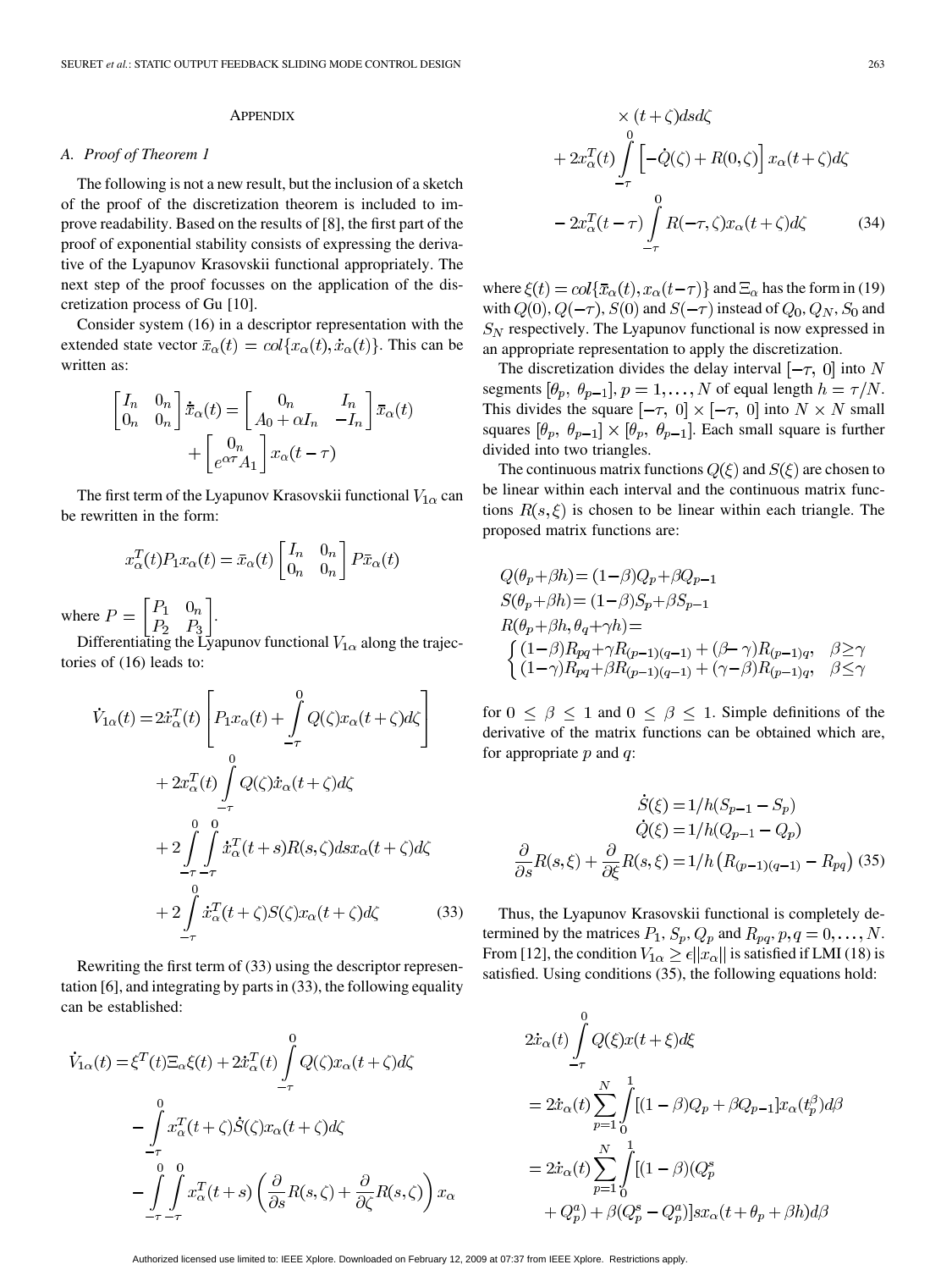where  $t_n^{\beta} = t + \theta_p + \beta h$ ,  $Q_n^s = (Q_p + Q_{p-1})/2$  and . Then (19), (34) and (35) imply [12]:

$$
\dot{V}_{1\alpha}(t) = \zeta^{T}(t)\Xi_{\alpha}\zeta(t) - \int_{0}^{1} \phi^{T}(\beta)\dot{S}_{d}\phi(\beta)d\beta
$$

$$
-\int_{0}^{1} \int_{0}^{1} \phi(\beta)R_{d}\phi(\gamma)d\beta d\gamma
$$

$$
+ 2\zeta(t)\int_{0}^{1} [D^{s} + (1 - 2\alpha)D^{a}]\phi(\beta)d\beta
$$

where  $\phi(\beta) = col\{x(t-h+\beta h), x(t-2h+\beta h), \ldots, x(t-Nh+\beta h)\}$  $\{\beta h\}$ . Applying Proposition 5.21 from [12], it can be concluded that  $V_{1\alpha}(t) < 0$  if LMI (17) is satisfied.

## *B. Optimization Programs*

The following table presents a schematic of the optimization program developed for Theorem 1 and 2. The variables  $\epsilon_{\tau}$  and  $\epsilon_K$  represent the grid size used during the search.

**Theorem 1** Choose  $N$ ;  $\alpha - max = 0; \tau_{opt} = 0;$ for  $\tau=0$  :  $\epsilon_{\tau}$  :  $\tau_{max}$  $\alpha = 0;$ *while* Theorem1 is satisified *if*  $\alpha > \alpha_{max}$ ,  $\alpha_{max} = \alpha;$  $\tau_{opt} = \tau;$ *end*  $\alpha = \alpha + \epsilon_{\alpha};$ *end end*

## **Theorem 2**

Choose N;  
\n
$$
\alpha - max = 0; \tau_{opt} = 0;
$$
\nfor  $K = K_{min} : \epsilon_K : K_{max}$   
\nfor  $K_{\tau} = K_{\tau min} : \epsilon_{K_{\tau}} : K_{\tau max}$   
\nfor  $\tau = 0 : \epsilon_{\tau} : \tau_{max}$   
\n $\alpha = 0;$   
\nwhile Theorem2 is satisfied  
\nif  $\alpha > \alpha_{max}$ ,  
\n $\alpha_{max} = \alpha;$   
\n $\tau_{opt} = \tau;$   
\n*end*  
\n $\alpha = \alpha + \epsilon_{\alpha};$   
\n*end*  
\n*end*

*end*

#### **REFERENCES**

- [1] S. Bag, S. K. Spurgeon, and C. Edwards, "Output feedback sliding mode design for linear uncertain systems," *Proc. Inst. Elect. Eng. D*, vol. 144, pp. 209–216, 1997.
- [2] C. Edwards and S. K. Spurgeon, "Sliding mode stabilization of uncertain systems using only output information," *Int. J. Control*, vol. 62, no. 5, pp. 1129–1144, 1995.
- [3] C. Edwards and S. K. Spurgeon, "Compensator based output feedback sliding mode control design," *Int. J. Control*, vol. 71, pp. 601–614, 1998.
- [4] C. Edwards and S. K. Spurgeon*, Sliding Mode Control: Theory and Applications*. London, U.K.: Taylor & Francis, 1998.
- [5] C. Edwards, S. K. Spurgeon, and R. G. Hebden, "On the design of sliding mode output feedback controllers," *Int. J. Control*, vol. 76, no. 9–10, pp. 893–905, 2003.
- [6] E. Fridman, "Stability of linear descriptor systems with delay: A Lyapunov-based approach," *J. Math. Anal. Appl.*, vol. 273, no. 1, pp. 24–44, 2002.
- [7] E. Fridman, "Descriptor discretized Lyapunov functional method: Analysis and design," *IEEE Trans. Automat. Control*, vol. 51, no. 5, pp. 890–897, May 2006.
- [8] E. Fridman, "Stability of systems with uncertain delays: A new "complete" Lyapunov-Krasovskii functional," *IEEE Trans. Automat. Control*, vol. 51, no. 5, pp. 885–890, May 2006.
- [9] E. Fridman and U. Shaked, "A descriptor system approach to  $H^\infty$  control of linear time-delay systems," *IEEE Trans. Automat. Control*, vol. 47, no. 2, pp. 253–270, Feb. 2002.
- [10] K. Gu, "Discretized LMI set in the stability problem of linear uncertain time-delay systems," *Int. J. Control*, vol. 68, pp. 923–934, 1997.
- [11] K. Gu, "A further refiniment of discretized Lyapunov functional method for the stability of time-delay systems," *Int. J. Control*, vol. 74, pp. 967–976, 2001.
- [12] K. Gu, V.-L. Kharitonov, and J. Chen*, Stability of Time-Delay Systems*. Boston, MA: Birkhauser, 2003.
- [13] E. W. Jacobsen and G. Cedersund, "Structural robustness of biochemical network models-with application to the oscillatory metabolism of activated neutrophils," *IET Syst. Biol.*, vol. 2, pp. 39–47, 2008.
- [14] V. L. Kharitonov and S. Mondié, "Exponential estimates for neutral time-delay systems: An LMI approach," *IEEE Trans. Automat. Control*, vol. 50, no. 5, pp. 666–670, May 2005.